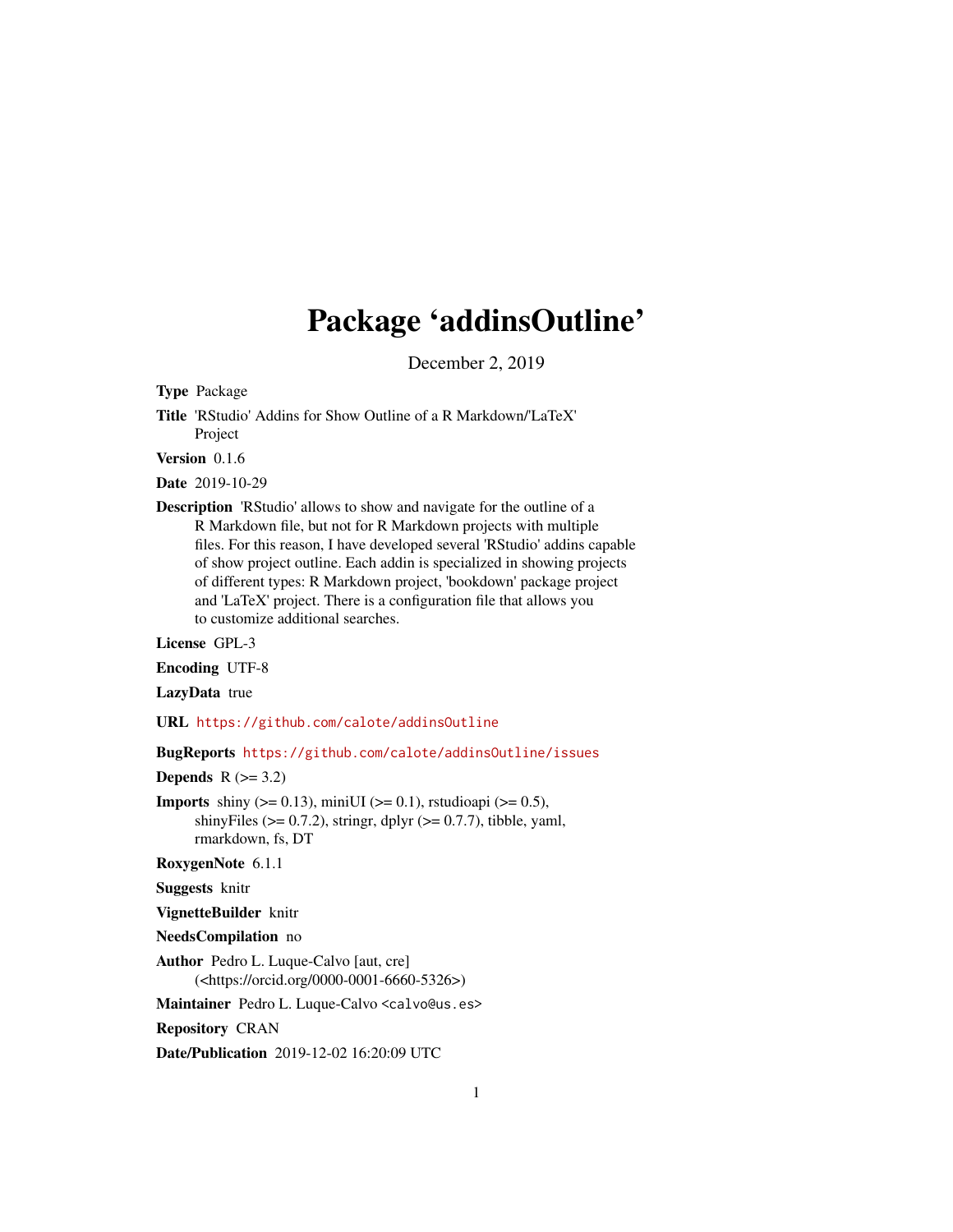### <span id="page-1-0"></span>R topics documented:

| Index | - 5 |
|-------|-----|
|       |     |
|       |     |
|       |     |
|       |     |

copy\_file\_config\_ini\_new

*Copy Configuration File from Outline in Working Directory*

#### Description

Copy configuration file from outline in working directory to search for additional terms in our R Markdown or LaTeX project.

#### Usage

copy\_file\_config\_ini\_new(path\_to = NULL, overwritefile = TRUE)

#### Arguments

| path_to       | path where the configuration file will be copied                       |
|---------------|------------------------------------------------------------------------|
| overwritefile | logical variable; if TRUE will overwrite the file if it already exists |

#### Details

The name of the configuration file is "addinsOutline\_ini.txt".

In the configuration file you can use regular expressions with the help of the functions of the "stringr" package, to perform additional custom searches.

Make a copy of this file to see how new searches are defined.

The following strings serve to distinguish which types of files will be used:

- "rmd": R Markdown files
- "rmdbd": Bookdown files
- "tex": LaTeX files

#### Value

Copy configuration file from outline in working directory

#### See Also

The function [run\\_addinsOutline\\_Rmd\(](#page-2-1)), [run\\_addinsOutline\\_Rmd\\_bookdown\(](#page-2-2)) and [run\\_addinsOutline\\_tex\(](#page-3-1)).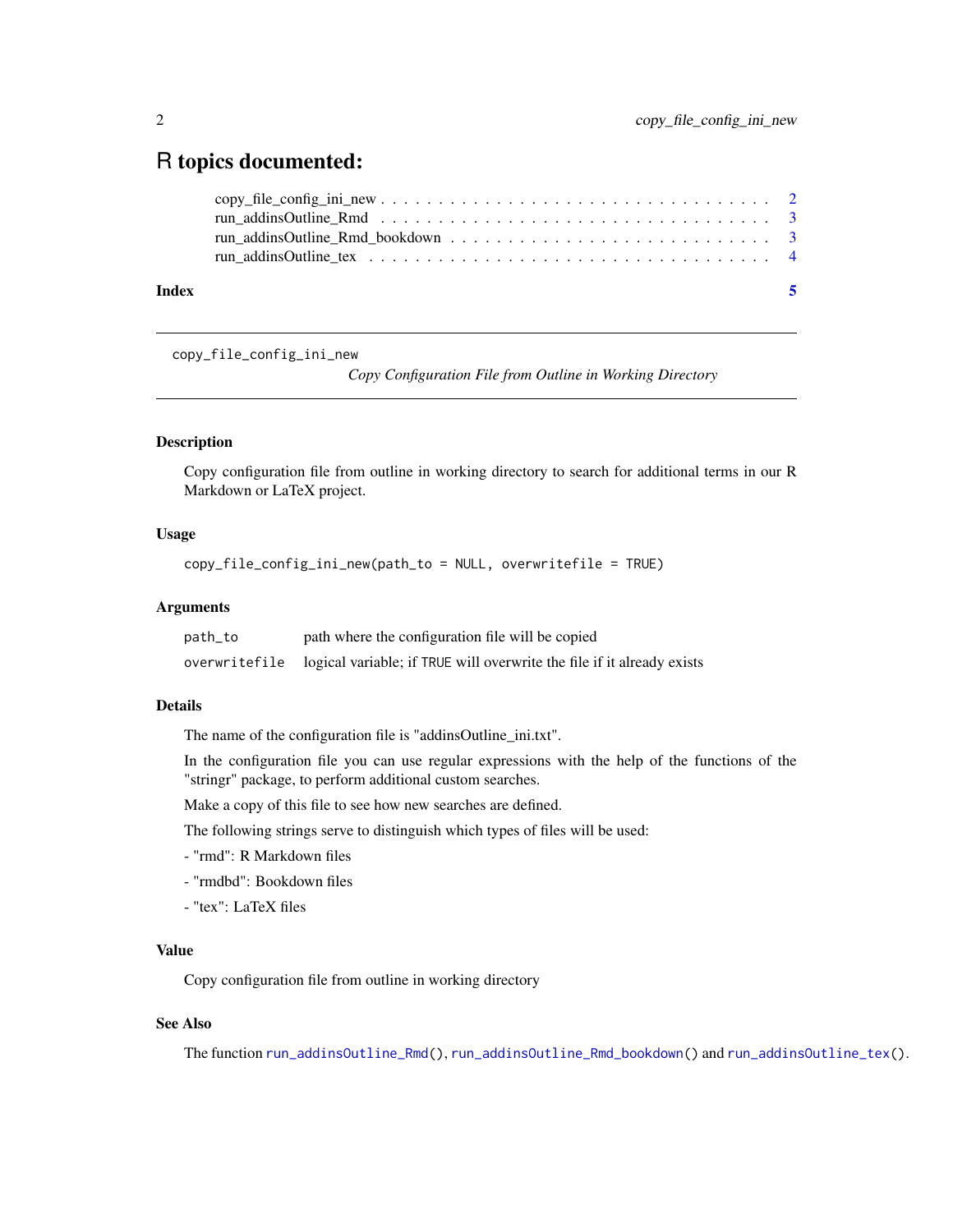#### <span id="page-2-0"></span>run\_addinsOutline\_Rmd 3

#### Examples

```
if (interactive()) {
  library(addinsOutline)
  copy_file_config_ini_new()
}
```
<span id="page-2-1"></span>run\_addinsOutline\_Rmd *Addin for Displays Outline of an R Markdown Project*

#### Description

Addin for displays outline of an R Markdown project with and without child files.

#### Usage

```
run_addinsOutline_Rmd()
```
#### Value

'RStudio Addin' with browserViewer(). This 'RStudio' addin will show a list of the different sections established in the R Markdown project and clicking on any element shown in the list will cause 'RStudio' to show that section by opening the file that contains it if it was not already open previously.

#### See Also

The function [run\\_addinsOutline\\_Rmd\\_bookdown\(](#page-2-2)) and [run\\_addinsOutline\\_tex\(](#page-3-1)).

#### Examples

```
if (interactive()) {
  library(addinsOutline)
   run_addinsOutline_Rmd()
}
```
<span id="page-2-2"></span>run\_addinsOutline\_Rmd\_bookdown *Addin for Displays Outline of an Bookdown Project*

#### Description

Addin for displays outline of an bookdown project (R Markdown files in directory project).

#### Usage

run\_addinsOutline\_Rmd\_bookdown()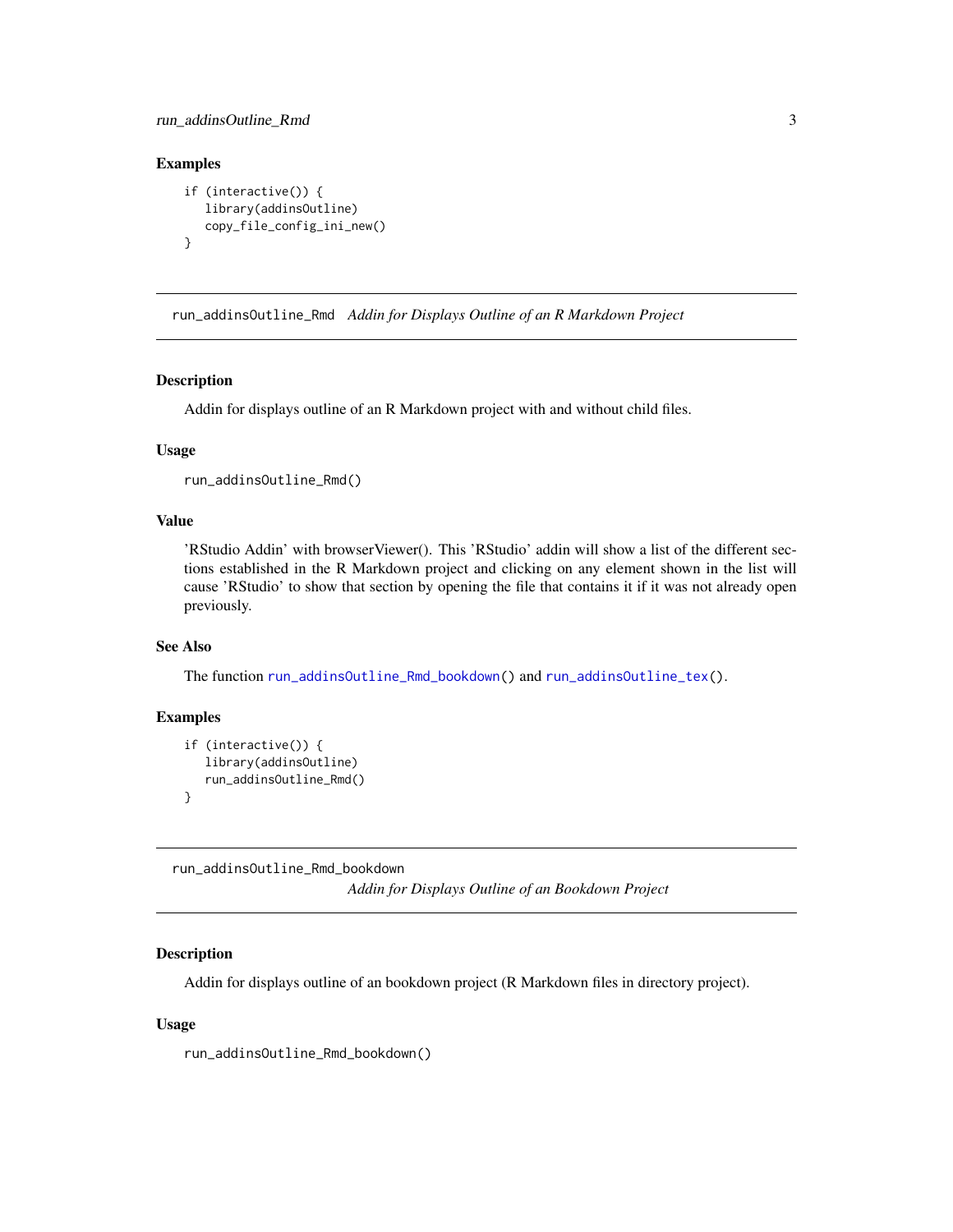RStudio Addin with browserViewer() This 'RStudio' addin will show a list of the different sections established in the 'bookdown' project (R Markdown files in directory project) and clicking on any element shown in the list will cause 'RStudio' to show that section by opening the file that contains it if it was not already open previously. To open a bookdown project select the file \_bookdown.yml or index.Rmd.

#### See Also

The function [run\\_addinsOutline\\_tex\(](#page-3-1)) and [run\\_addinsOutline\\_Rmd\(](#page-2-1)).

#### Examples

```
if (interactive()) {
  library(addinsOutline)
  run_addinsOutline_Rmd_bookdown()
}
```
<span id="page-3-1"></span>run\_addinsOutline\_tex *Addin for Displays Outline of an LaTeX Project*

#### Description

Addin for displays outline of an LaTeX Project with and without child files insert with: \input{} or \include{}.

#### Usage

```
run_addinsOutline_tex()
```
#### Value

Addin 'RStudio' with browserViewer() This 'RStudio' addin will show a list of the different sections established in the LaTeX project and clicking on any element shown in the list will cause 'RStudio' to show that section by opening the file that contains it if it was not already open previously.

#### See Also

The function [run\\_addinsOutline\\_Rmd\(](#page-2-1)) and [run\\_addinsOutline\\_Rmd\\_bookdown\(](#page-2-2)).

#### Examples

```
if (interactive()) {
  library(addinsOutline)
   run_addinsOutline_tex()
}
```
<span id="page-3-0"></span>